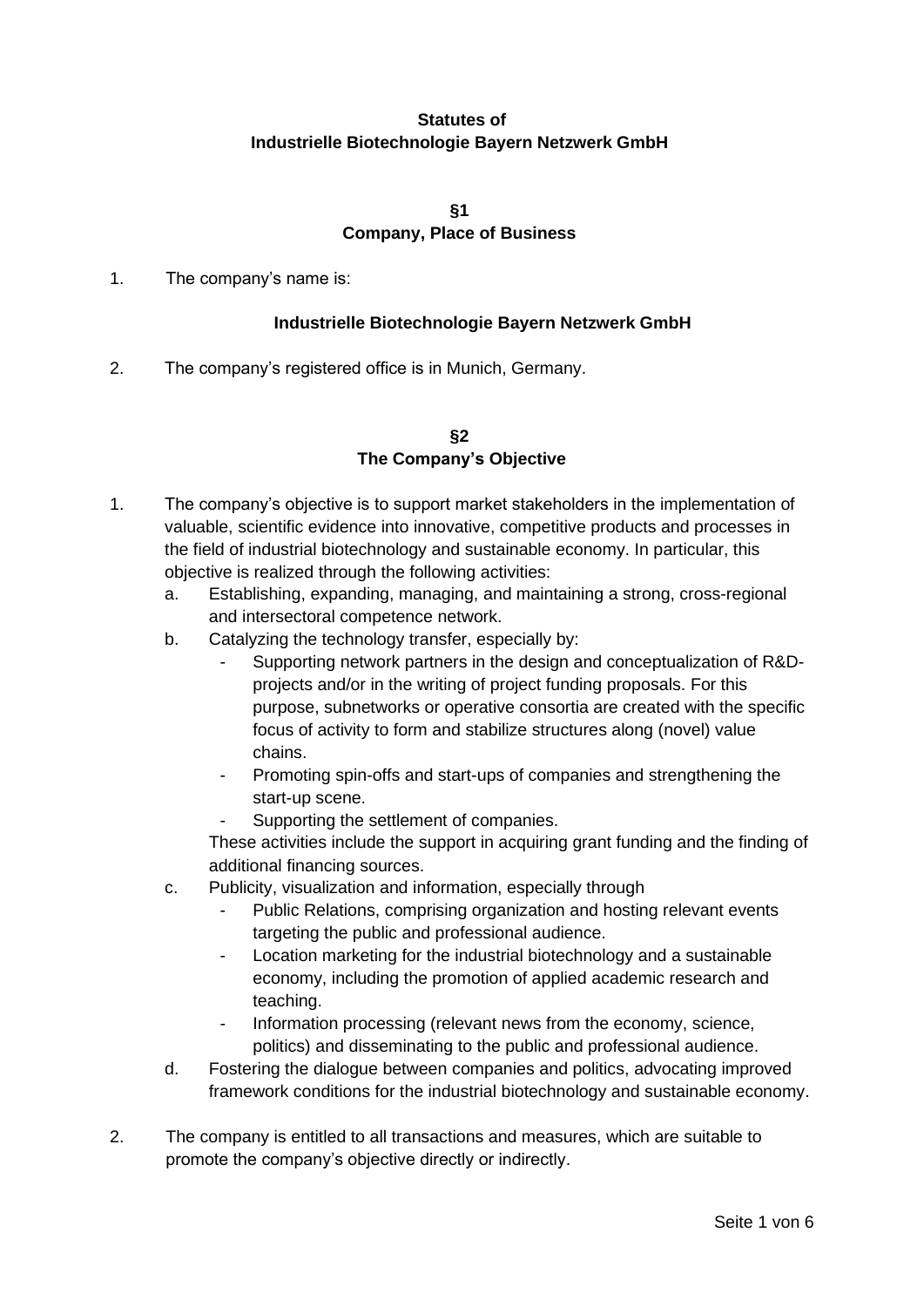### **§3 Original Share Capital**

# 1. The company's original share capital amounts to: EUR 25,000.00 (in words: Euro twenty-five thousand)

The original share capital was assumed in full by the association "Förderverein Industrielle Biotechnologie Bayern e.V." (shareholder) and was provided in cash.

### **§4 Duration of the Company and Financial Year**

- 1. The company has been established for an indefinite period.
- 2. The financial year is equal to the calendar year.

#### **§5 Representation and Management**

- 1. The company has one or more managing directors.
- 2. If only one managing director has been appointed, this managing director shall represent the company alone. If several managing directors have been appointed, the company shall be represented by either two managing directors together or by one managing director and one authorized officer. In the case of several managing directors, the shareholder's meeting can appoint the power of sole representation to one or several managing directors. This meeting may exempt one or more managing directors from the restrictions of § 181 German Civil Code (BGB) in general or in individual cases.
- 3. The managing directors shall be obliged to set up a business plan for the upcoming fiscal year in due course before the end of a fiscal year; it comprises all relevant company projects as well as the envisaged budget. The plan shall be submitted for voting to the shareholder's meeting or its representatives, respectively (Board of Directors of the Association "Förderverein Industrielle Biotechnologie Bayern e.V.").
- 4. The management requires the expressed prior consent of the shareholder's meeting for the following measures and actions:
	- a. Acquisition, sale, or encumbrance of real estate and rights equivalent to real estate
	- b. Foundation, acquisition, sale, or liquidation of subsidiaries as well as all amendments to the subsidiaries' articles of association, especially in case of corporate actions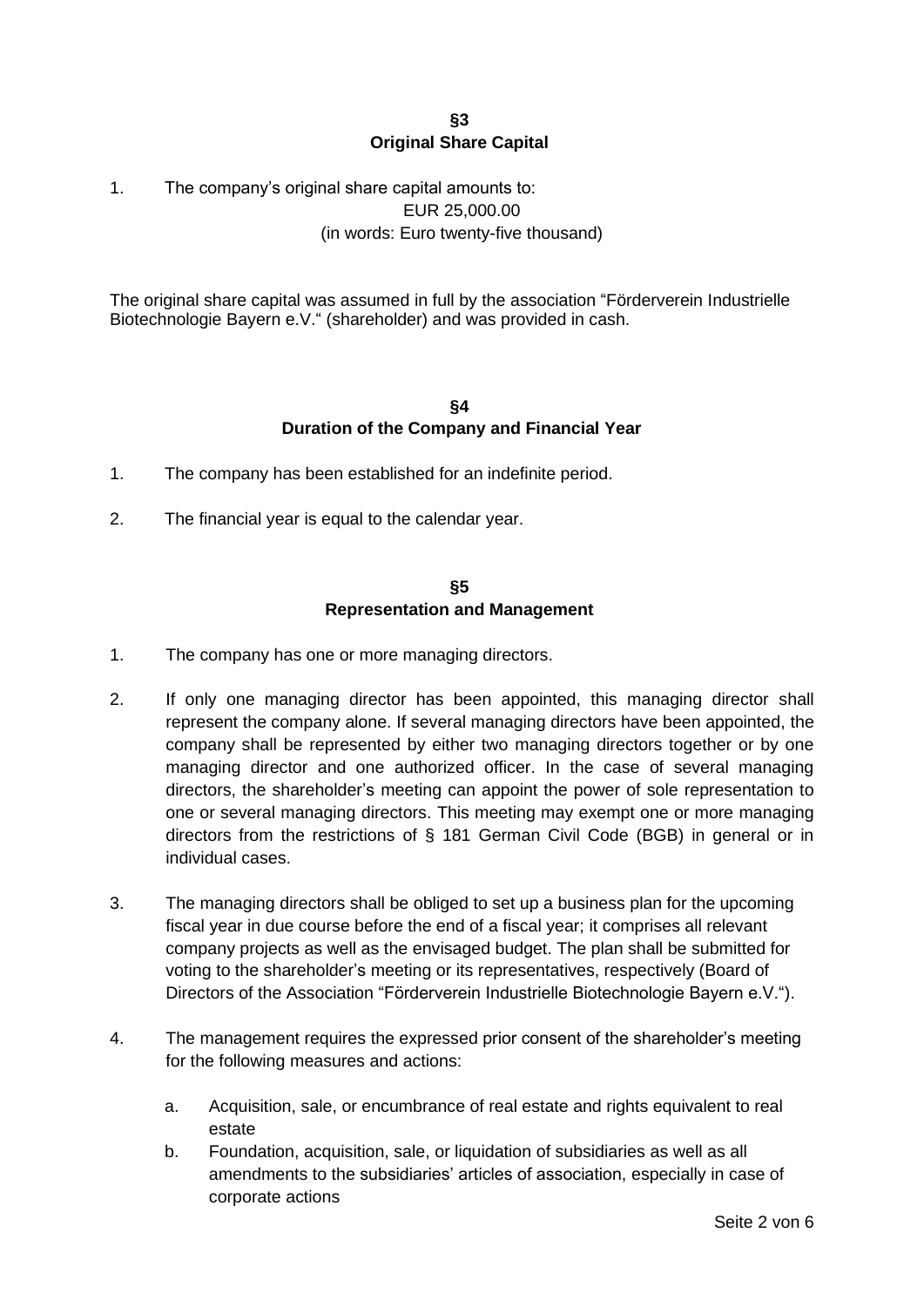- c. Conclusion, amendment, or termination of intercompany agreements in corresponding application of §§ 291 et seq. AktG
- d. Conclusion, amendment or cancellation of agreements on the establishment, modification or sale of, or the disposal of, shareholdings of any kind
- e. Granting of procuration, power of attorney or bank power of attorney
- f. Commencement of new or discontinuation of existing business lines as well as transactions or measures leading to a fundamental change in the company's net assets, financial position, or results of operations
- g. Making fundamental organizational changes to the company, unless included in the annual business plan
- 5. The shareholder's meeting may extend the scope of the transactions mentioned in section 4, which the management may only carry out subject to the expressed prior consent of the shareholder's meeting. This action can also be done in the rules of procedure for the management. The shareholder's meeting may grant approvals according to the above provisions in general, for a limited or unlimited period, and also to individual managing directors.

## **§6 Advisory Board**

- 1. The company may establish an Advisory Board based on a shareholder's resolution. The Advisory Board consists of up to nine voting members, who are appointed by the shareholder's meeting for a term of up to three years. The shareholder's meeting may recall members of the Advisory Board at any time. If no Advisory Board member is appointed (e.g., by expiry of the term), the Advisory Board is automatically dissolved.
- 2. The Advisory Board advises the management, especially on the evaluation of the projects for which the company is to undertake the management. The Advisory Board shall only have the assigned rights according to these statutes. § 52 GmbHG is not applicable to the Advisory Board.
- 3. The Advisory Board elects a chairman/chairwoman from among its members. The chairman/chairwoman retains his/her office until his/her retirement from the Advisory Board.
- 4. The Advisory Board shall decide by resolution. It is only quorate if 50% of the appointed members participate in the decision-making process. Resolutions are passed by a simple majority of the votes cast. Each board member has one vote; the chairman/chairwoman has a casting vote in the event of a tie.
- 5. The chairman/chairwoman shall convene the Advisory Board by a suitable means of communication defined by him/her (including e-mail), at a term of two weeks; in urgent cases, an appropriate shorter term may also be determined by the chairman/chairwoman. In principle, resolutions shall be passed during meetings, however, resolutions may also be passed orally, by telephone, in writing or by fax.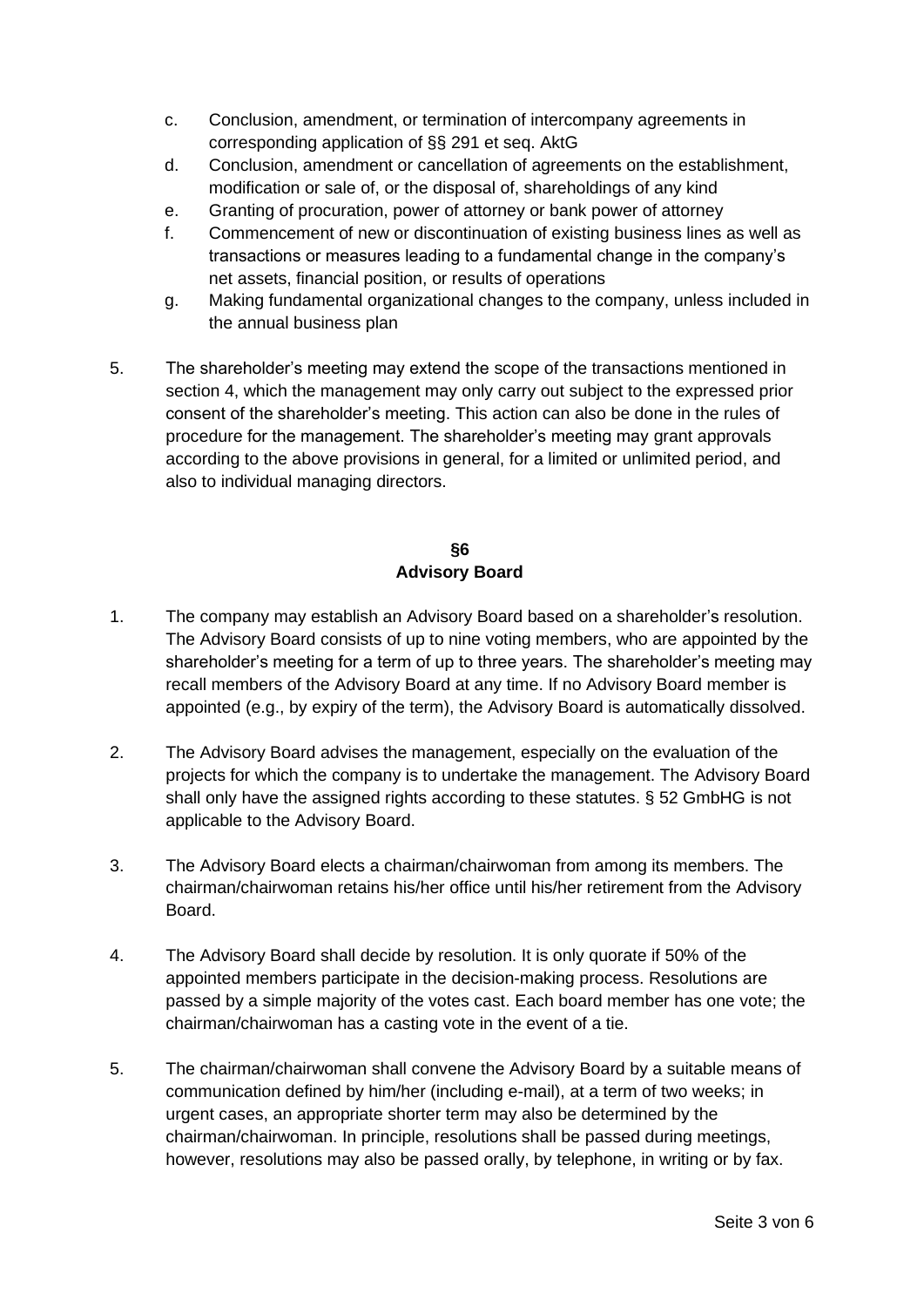Minutes shall be taken concerning the Advisory Board's resolutions which shall be signed by the chairman/chairwoman.

6. The Advisory Board members shall act in an honorary capacity but shall be entitled to reimbursement of their expenses linked to their Advisory Board activities, insofar as these were necessary.

## **§7 Responsibility of the Shareholder's Meeting**

- 1. The ordinary shareholder's meeting shall be held once a year, if possible, within the first five months following the end of the fiscal year. An extraordinary shareholder's meeting shall be convened if the convening is of the shareholder's interest.
- 2. In addition to the items mentioned in § 46 GmbHG, the shareholder's meeting is especially responsible for resolutions on
	- a. Acknowledging transactions requiring consent according to § 5 para. 4
	- b. Extending the catalogue of transactions requiring consent according to § 5 para. 4 as well as the additional measures mentioned therein
	- c. Conclusion, amendment, or termination of service agreements with managing directors of the company
	- d. Conclusion, amendment, or termination of corporate contracts
	- e. Acknowledging measures subject to UmwG
	- f. Dissolution of the company
	- g. All other tasks assigned by law or these statutes

#### **§8 Shareholder's Resolutions**

- 1. The shareholder's resolutions are passed during meetings. Unless a mandatory law requires a different form, resolutions may also be adopted outside meetings either by writing, by telex (including fax), by telephone or by electronic means of communication (e.g., e-mail), if each shareholder agrees to this form of voting or participates in the voting.
- 2. Shareholder's resolutions shall be passed by a single majority of the votes cast unless the mandatory law or this contract expressly provide otherwise.
- 3. Each EUR 50.00 of a share grants one vote.
- 4. Minutes shall be taken of the shareholder's meeting and its adopted resolutions; these minutes shall be signed by the managing directors and the shareholder's representatives (Board of Directors of the association "Förderverein Industrielle Biotechnologie Bayern e.V.")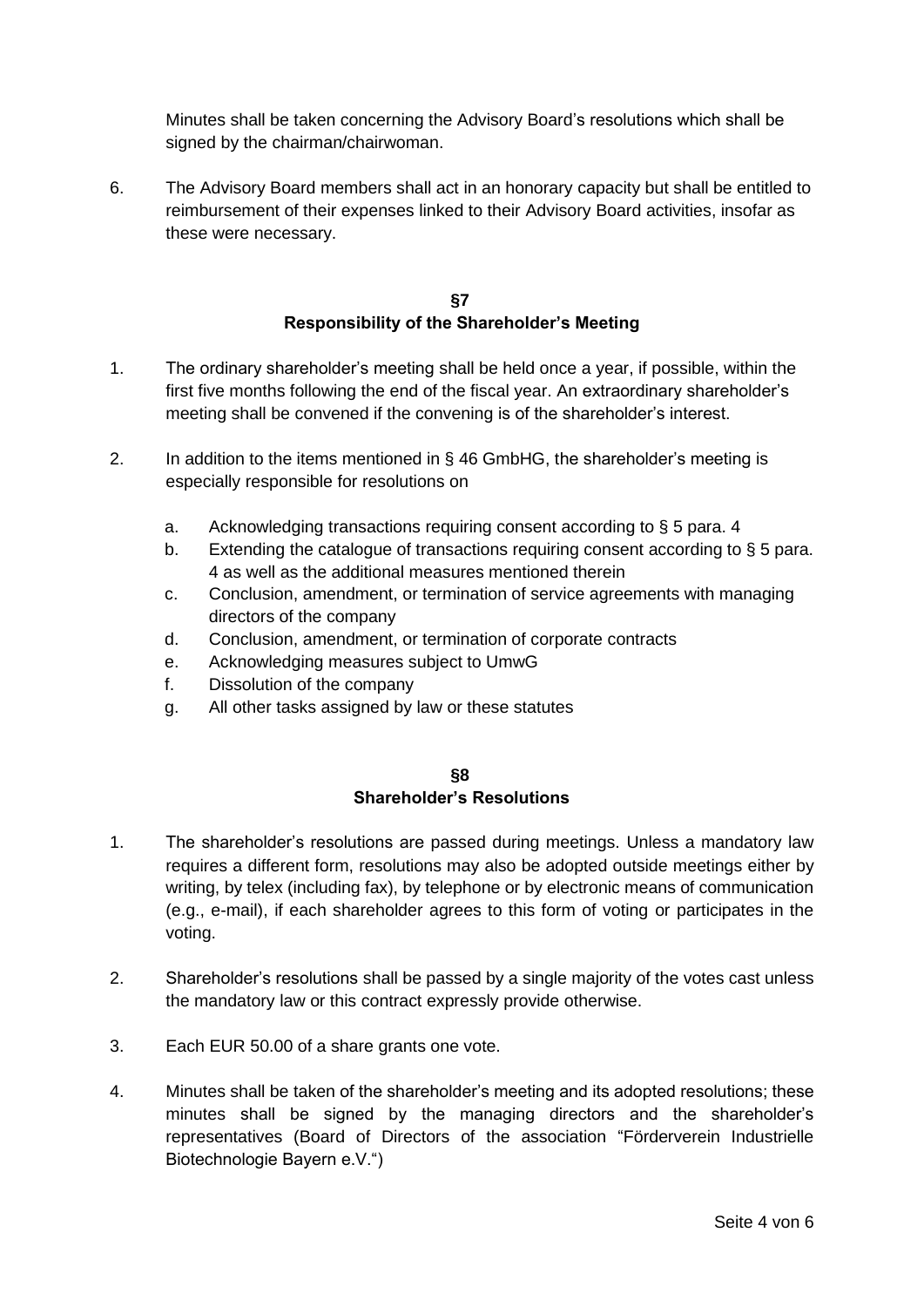#### **§9**

### **Annual Financial Statements and Appropriation of Earnings**

- 1. The managing directors shall prepare the annual financial statements (balance sheet as well as profit and loss statement including annex) and the management report within the first three months of a fiscal year; moreover, they shall be provided to auditors, if an audit is required by law or a shareholder's resolution.
- 2. The managing directors shall present the annual financial statements and the management report as well as the written auditor's report – if an audit has taken place – to the shareholders or its representatives (Board of Directors of the association "Förderverein Industrielle Biotechnologie Bayern e.V.") once the report has been finalized together with their proposals for the appropriation of earnings for resolution.
- 3. The profit retained shall be allocated to the company's reserves. The shareholder's meeting may resolve otherwise.

### **§10 Disposal of Shares**

- 1. Disposing of shares or parts thereof are subject to the consent of the shareholder's meeting.
- 2. Para. 1 shall apply according to the granting of sub-participations of shares or parts thereof.

#### **§11 Announcements**

Company announcements shall only be made in the electronic Federal Gazette (elektronischer Bundesanzeiger).

### **§12 Final Provision**

Should individual provisions of these statutes be or become invalid or inapplicable in whole or in part, or should there be a gap in these statutes, this circumstance shall not affect the validity of the remaining provisions. In place of the invalid or inapplicable provision, the valid or applicable provision shall be agreed upon which corresponds to the sense and purpose of the invalid or inapplicable provision. In case of a gap, the provision to be agreed upon shall be that which corresponds to the sense and purpose of these statutes, if the matter had been considered a priori. This provision shall also apply if the invalidity of a provision is based on a measure of performance or time standardized in these statutes; in this event, a legally permissible measure of performance or time, being as close as possible to that intended, shall take the place of the agreed measure of performance or time.